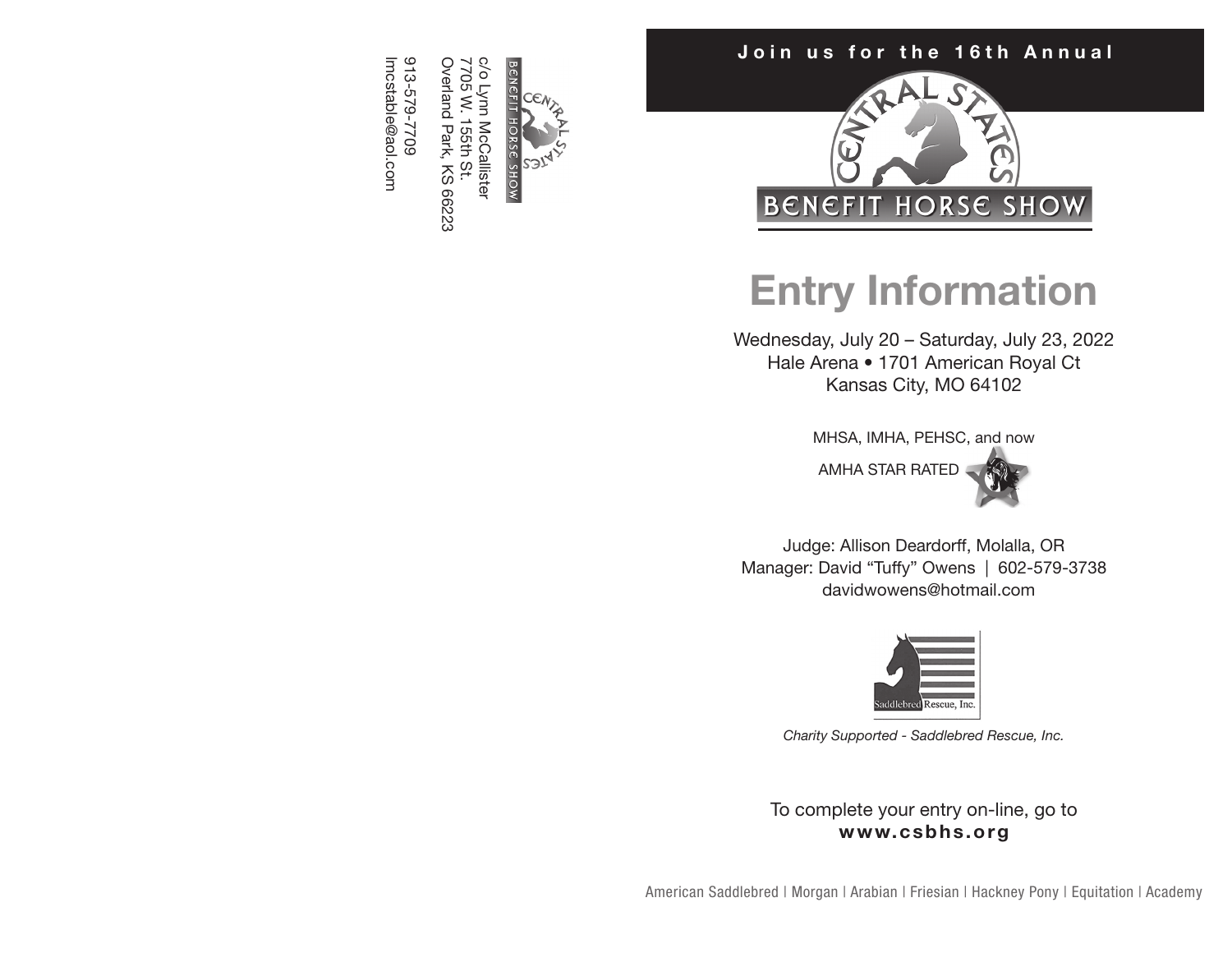#### *Show Information*

|               | SHOW MANAGERS: Lynn McCallister 913-579-7709 / Tuffy Owens 602-579-3738      |
|---------------|------------------------------------------------------------------------------|
|               | SHOW SECRETARY: Kelly McFaul kellymcfa@aol.com 316-650-2287 316-462-0883 fax |
|               | 206 South Lark Lane, Wichita, KS 67209                                       |
| PHOTOGRAPHER: | Jon McCarthy Tulsa, OK jonmccarthy.com 815-243-5989                          |
| VIDEOGRAPHER: | SeeHorseVideo.com 317-753-5112                                               |

#### SHOW RULES

CLASS FEES: Academy: \$45 Regular: \$60 CH: \$65 Office Fee: \$30 per entry To show in a CH, you must have entered and shown in a qualifying class from that division.

MOVE IN DATE: Sunday, July 17, 2022

STALLS & BEDDING: All horses must have a stall – no jumpouts allowed. Horse or tack stalls are available at \$185 each. Shavings are \$12 per bag and can be ordered on your entry form. NO OUTSIDE SHAVINGS ARE ALLOWED AT THE AMERICAN ROYAL COMPLEX as of 1/1/12. Stall area is air conditioned.

RINGSIDE TABLES: Available on first come basis. \$250 - this includes one table and six chairs.

ENTRY FORM: An Entry Form is available on-line at www.csbhs.org. You may print and mail a completed form with a check to our Show Secretary, Kelly McFaul, 206 S. Lark Ln, Wichita, KS 67209. Or you may go to www.horseshowsonline.com, create a free account, choose the show when it is available, fill out Entry Form and pay. The Show Secretary will not enter your information until a check is received, so please send payment promptly.

CH & STAKES: All CHs require qualification by showing in a class in the respective division of the CH. Stake classes do not require qualification.

UPHA CLASSICS: Central States Benefit will add \$250 to each classic class. Horse must be nominated to the UPHA Classics. Owner and trainer must be UPHA members. Entry fee for each UPHA Classic class is \$100. Prize money is divided according to the rules set by the UPHA.

**PREMIUMS:** All classes, CHs and stakes will receive a trophy and six ribbons.

**HEALTH REQUIREMENTS:** All horses must present a current negative Coggins Test and Health Certificate upon arrival and before entry packages will be released.

CAMPER FEES: First come, first serve. FREE camper site /electric hook-up for CSBHS. No water available.

USEF RULES will be followed. See USEF.org for more information.

#### IN ADDITION:

- Participation in the Horse Show can be denied to any person at the discretion of Horse Show officials for any reason at any time.
- Sportsmanlike conduct and following generally accepted equine safety principals are expected of all participants.
- Gate holds will be granted at the discretion of the Horse Show officials. Requests must be made in writing at least one hour in advance of gate hold requested.
- There will be no tack, equipment or clothing changes in the warm up area. All tacking shall be done in secured areas with appropriate safety equipment such as halters, leads, assistants as necessary. Note: this rule does not apply to Academy classes. Please refer to Academy rules.
- No horse will be permitted to compete that has shown a prior propensity to endanger the safety of others (human or equine). This determination will be made at the sole discretion of Horse Show officials.
- No horse will be shown that is deemed unsound. This determination will be made at the sole discretion of Horse Show officials after consultation with a veterinarian if deemed necessary by Horse Show officials.



#### SPONSORSHIP FORM

Wednesday July 20– Saturday July 23, 2022 Hale arena, Kansas City, MO Visit www.csbhs.org Contact Lynn McCallister at 913-579-7709

*Thank You* for your interest in becoming a sponsor.

We will announce your sponsorships at the beginning of the classes and list them in the online Show Program, at www.csbhs.org, that will be available during the show.

Please complete this form and your sponsorship check payable to CSBHS, c/o Lynn McCallister. Mail to Lynn McCallister, 7705 W. 155th St., Overland Park, KS 66223.

|                                                                                                                                                                                                                                      | State <u>Zip</u>                                                                                                                                                                                                                                                                                                                                                          |
|--------------------------------------------------------------------------------------------------------------------------------------------------------------------------------------------------------------------------------------|---------------------------------------------------------------------------------------------------------------------------------------------------------------------------------------------------------------------------------------------------------------------------------------------------------------------------------------------------------------------------|
|                                                                                                                                                                                                                                      | $Phone(s)$ $\qquad \qquad \qquad$ $\qquad \qquad$ $\qquad \qquad$ $\qquad \qquad$ $\qquad \qquad$ $\qquad \qquad$ $\qquad \qquad$ $\qquad \qquad$ $\qquad$ $\qquad \qquad$ $\qquad$ $\qquad \qquad$ $\qquad$ $\qquad$ $\qquad$ $\qquad$ $\qquad$ $\qquad$ $\qquad$ $\qquad$ $\qquad$ $\qquad$ $\qquad$ $\qquad$ $\qquad$ $\qquad$ $\qquad$ $\qquad$ $\qquad$ $\qquad$ $\$ |
| Email <b>Exploration Contract Contract Contract Contract Contract Contract Contract Contract Contract Contract Contract Contract Contract Contract Contract Contract Contract Contract Contract Contract Contract Contract Contr</b> |                                                                                                                                                                                                                                                                                                                                                                           |
|                                                                                                                                                                                                                                      |                                                                                                                                                                                                                                                                                                                                                                           |

#### SPONSORSHIP LEVELS

Academy Class \$50 Regular Class \$125 Championship Class \$175 Named Class (named for any designated person, horse, or organization) \$250 Corporate Gold \$500 • Corporate Platinum \$1000 • Presenting Sponsor \$2000 Corporate Sponsors receive a wide selection of additional benefits, depending on level, such as arena banners, class sponsorships, local and national media advertisments, show announcements by Master of Ceremonies, and more. See www.csbhs.org for complete description of sponsorship levels and their benefits.

Please list your preferred classes to sponsor. We will make every effort to accommodate your choices in the order presented. Class assignments are on a first received basis.

| $\frac{1}{2}$                                                                                                                                                                                                                                                                                                                                                                        |  |  |
|--------------------------------------------------------------------------------------------------------------------------------------------------------------------------------------------------------------------------------------------------------------------------------------------------------------------------------------------------------------------------------------|--|--|
|                                                                                                                                                                                                                                                                                                                                                                                      |  |  |
|                                                                                                                                                                                                                                                                                                                                                                                      |  |  |
| $\overline{a}$ $\overline{a}$ $\overline{a}$ $\overline{a}$ $\overline{a}$ $\overline{a}$ $\overline{a}$ $\overline{a}$ $\overline{a}$ $\overline{a}$ $\overline{a}$ $\overline{a}$ $\overline{a}$ $\overline{a}$ $\overline{a}$ $\overline{a}$ $\overline{a}$ $\overline{a}$ $\overline{a}$ $\overline{a}$ $\overline{a}$ $\overline{a}$ $\overline{a}$ $\overline{a}$ $\overline{$ |  |  |
|                                                                                                                                                                                                                                                                                                                                                                                      |  |  |
| Check www.csbhs.org, sponsorship page for updated lists of class sponsorships available.                                                                                                                                                                                                                                                                                             |  |  |
|                                                                                                                                                                                                                                                                                                                                                                                      |  |  |

\* CSBHS is 501(C) 4 designated.

We will have a CSBHS Show Program available online at www.csbhs.org during the show that will list your name for the classes you sponsor.<br> $T_{\ell}$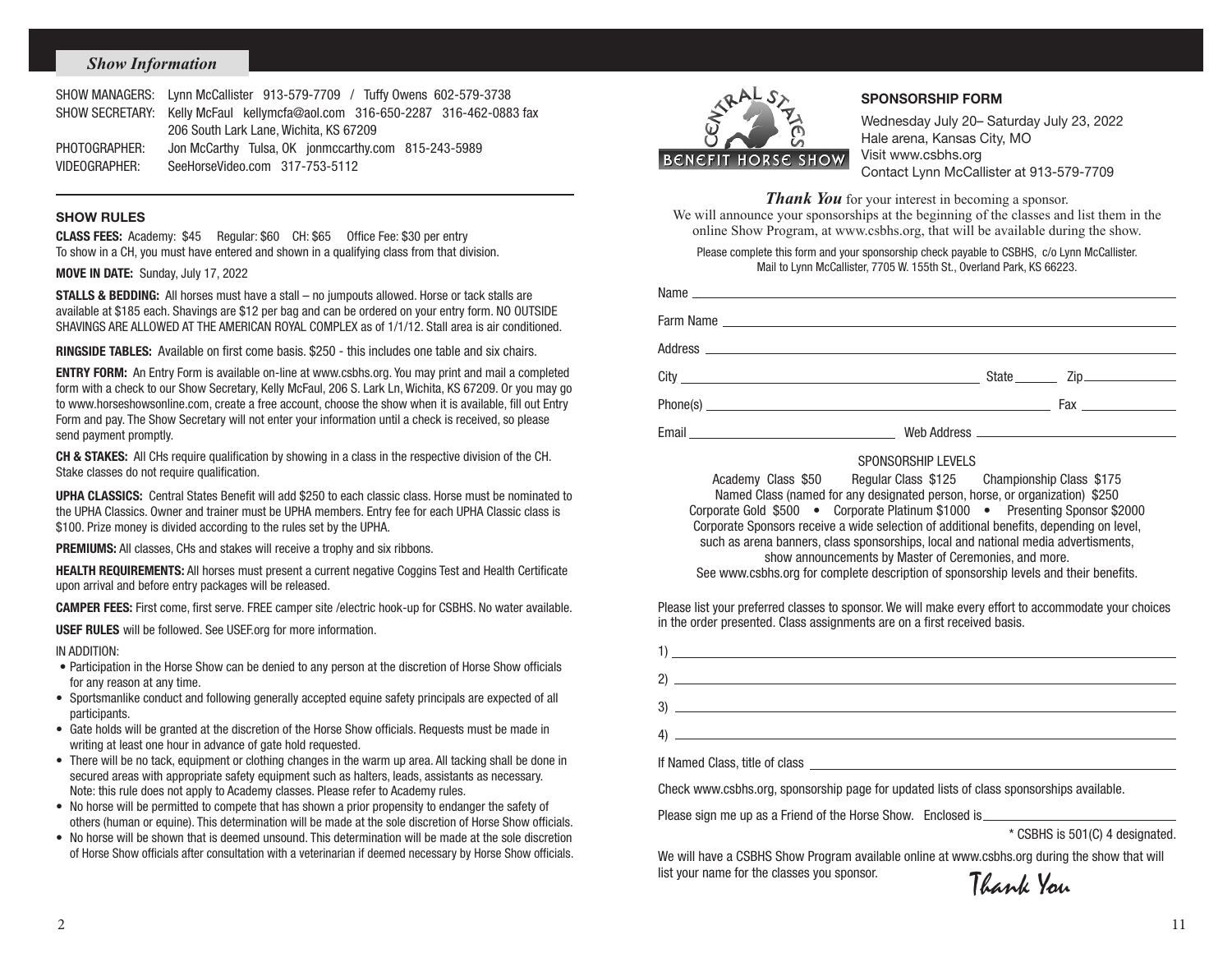#### MISCELLANEOUS

- Lead Line Rider 6 & Under All Seats
- 1 In Hand Open Saddle Type (concurrent)
- In Hand Open Saddle Type Ch. (concurrent)
- Two Yr. Old Snaffle Bit Saddle Seat No Canter Open Breed
- Open Pro/Am W/T/C

# ACADEMY

- Academy Driving Reinmanship
- Academy Equitation WTC 17 & Under
- Academy Horsemanship WTC 17 & Under
- Academy Equitation WT on Lead 8 & Under
- Academy Horsemanship WT on Lead 8 & Under
- Academy Equitation WT 9 & 10
- Academy Horsemanship WT 9 & 10
- Academy Equitation WT 8 & Under
- Academy Horsemanship WT 8 & Under
- Academy Equitation WTC Adult
- Academy Horsemanship WTC Adult
- Academy 5 Gaited
- 179 Academy Equitation WT Adult
- Academy Horsemanship WT Adult
- Academy Equitation WT 11-17
- Academy Horsemanship WT 11 17
- 183 Academy Hunter/Western Seat Equitation **WTC**
- Academy Hunter/Western Horsemanship **WTC**
- Academy Hunter/Western Seat Equitation WT
- Academy Hunter/Western Horsemanship WT





HOTELS

#### **Saddlebred Rescue Inc.** 6 Meadow Cliff Lane • Hardwick, NJ 07825 Adoption Hotline 908-605-6032 • Barn 908-362-7858 www.saddlebredrescue.com • info@saddlebredrescue.com

# Aloft Hotel North Kansas City 1875 Diamond Parkway • North KC, MO Preferred Hotel

816-321-1700 (see link on CSBHS.org)

*Mention the horse show rate when booking to recieve a reduced rate.*

# *Classes by Division*

#### ASB FIVE-GAITED

- ASB 5 Gaited Amateur
- ASB 5 Gaited Amateur Championship
- ASB 5 Gaited Jr. Ex.
- ASB 5 Gaited Jr. Ex. Championship
- ASB 5 Gaited UPHA Classic
- ASB 5 Gaited Junior Horse
- ASB 5 Gaited Ladies
- ASB 5-Gaited Ladies Championship
- ASB 5 Gaited Limit Horse
- ASB 5 Gaited Open
- ASB 5 Gaited Stake

### ASB THREE-GAITED

- ASB 3 Gaited Amateur
- ASB 3 Gaited Amateur Championship
- ASB 3 Gaited Jr. Ex.
- ASB 3 Gaited Jr. Ex. Championship
- ASB 3 Gaited UPHA Classic
- ASB 3 Gaited Junior / Limit Horse
- ASB 3 Gaited Ladies
- ASB 3 Gaited Open
- ASB 3 Gaited Stake

#### ASB FINE HARNESS

- ASB Fine Harness 2 year old
- ASB Fine Harness UPHA Classic
- ASB Fine Harness Junior/Limit Horse
- ASB Fine Harness Open
- ASB Fine Harness Amateur
- ASB Fine Harness Stake

#### ASB PARK

- ASB 3 Gaited Park Amateur
- ASB 3 Gaited Park Amateur Championship 157 ASB 3 Gaited English Country Pleas. Adult
- ASB 3 Gaited Park Jr. Ex.
- ASB 3 Gaited Park Jr. Ex. Championship
- ASB 3 Gaited Park Junior / Limit Horse
- ASB 3 Gaited Park Open
- ASB 3 Gaited Park Stake
- ASB 3-Gaited Park UPHA Classic

## ASB PARK PLEASURE

 $10 \hspace{1.5cm}$  3

- ASB Park Pleasure UPHA Classic
- ASB Park Pleasure Junior Horse
- ASB Park Pleasure Limit Horse
- ASB Park Pleasure Open
- ASB Park Pleasure Championship

#### ASB FIVE-GAITED SHOW PLEASURE

- ASB 5 Gaited Show Pleasure Adult
- ASB 5 Gaited Show Pleasure Adult Ch.
- ASB 5-Gaited Pleasure Limit
- 11 ASB 5 Gaited Show Pleasure Jr. Ex.
- ASB 5 Gaited Show Pleasure Jr. Ex. Ch.

#### ASB SHOW PLEASURE DRIVING

- ASB Show Pleasure Driving
- ASB Show Pleasure Driving Championship

#### ASB THREE-GAITED SHOW PLEASURE

- ASB 3 Gaited Show Pleasure Adult
- ASB 3 Gaited Show Pleasure Adult Ch.
- ASB 3 Gaited Show Pleasure 13 & Under
- ASB 3 Gaited Show Pleasure Jr. Ex. 14-17
- ASB 3 Gaited Show Pleasure Jr. Ex. Ch.
- ASB 3 Gaited Show Pleasure Limit Horse
- ASB 3 Gaited Show Pleasure Limit Rider
- ASB 3 Gaited Show Pleasure Limit Rider/ Horse Championship

#### ASB FIVE-GAITED COUNTRY PLEASURE

ASB 5 Gaited Country Pleasure

ASB COUNTRY PLEASURE DRIVING ASB Country Pleasure Driving ASB Country Pleasure Driving Ch.

PLEASURE

Adult

Championship

Jr. Ex. 14-17

Jr. Ex. 13 & Under

Championship

Limit Rider

ASB 5 Gaited Country Pleasure Ch.

ASB THREE-GAITED ENGLISH COUNTRY

ASB 3 Gaited English Country Pleasure

ASB 3 Gaited English Country Pleasure

ASB 3 Gaited English Country Pleasure

ASB 3 Gaited English Country Pleasure

 ASB 3 Gaited English Country Pleasure Limit Rider Championship

continued on page 4

ASB 3 Gaited English Country Pleas. Jr. Ex.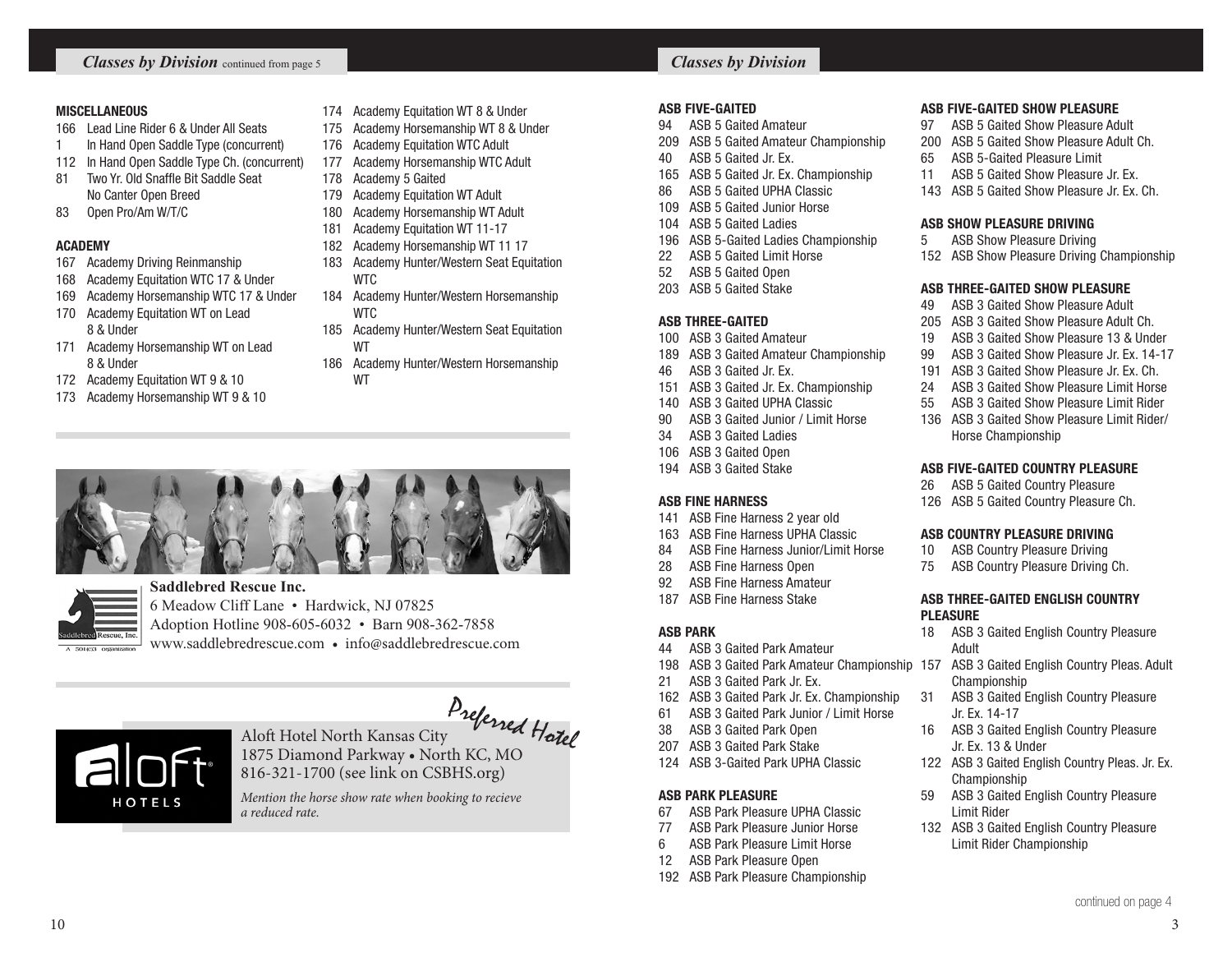#### ASB WESTERN COUNTRY PLEASURE

- 42 ASB 3 Gaited Western Country Pleasure
- 96 Saddle & Bridle's ASB Shatner Western Country Pleasure
- 54 Saddle & Bridle's ASB Working Western Country Pleasure
- 116 ASB Western Pleasure Jr. Ex.
- 204 ASB Western Country Pleasure Ch.

#### ASB HUNTER COUNTRY PLEASURE

- 14 ASB Hunter Country Pleasure
- 70 Saddle & Bridle's ASB Hunter Seat Classic
- 114 ASB Hunter Country Pleasure Ch.

#### HACKNEY PONY

- 113 AHHS Youth Showmanship In-Hand Medallion
- 95 Hackney Pony UPHA Classic
- 30 Hackney Pony Open
- 146 Hackney Pony Championship

#### HARNESS PONY

- 60 Harness Pony Amateur
- 39 Harness Pony UPHA Classic
- 23 Harness Pony Open
- 199 Harness Pony Championship

#### HACKNEY PLEASURE

- 66 Hackney Pleasure Pony Driving
- 43 Hackney Pleasure Pony Driving AHHS Medallion
- 102 Hackney Pleasure Pony Saddle AHHS Medallion
- 193 Hackney Pleasure Pony Driving Ch.

#### HACKNEY COUNTRY PLEASURE DRIVING

- 17 Hackney Pony Country Pleasure Driving
- 137 Hackney Pony Country Pleas. Diving Ch.

#### ROADSTER HORSE

- 127 Roadster Horse Under Saddle
- 98 Roadster Horse to Bike
- 202 Roadster Horse to Bike Championship

#### ROADSTER PONY

- 63 Roadster Pony AHHS Youth Medallion
- 149 Roadster Pony Saddle AHHS Medallion
- 107 Roadster Pony Amateur
- 208 Roadster Pony Jr. Ex./Amateur Ch.
- 79 Roadster Pony UPHA Classic
- 50 Roadster Pony Open
- 159 Roadster Pony Championship

#### PARADE HORSE

- 105 Parade Horse Open
- 197 Parade Horse Championship

#### MORGAN IN HAND

- 1.1 Morgan In Hand (Concurrent)
- 112.1 Morgan In Hand Ch. (Concurrent)

#### MORGAN CLASSIC PLEASURE SADDLE

- 78 Morgan Classic Pleasure Saddle 142 Morgan Classic Pleasure Saddle Ch.
- 

#### MORGAN CLASSIC PLEASURE DRIVING

- 13 Morgan Classic Pleasure Driving
- 115 Morgan Classic Pleasure Driving Ch.

#### MORGAN ENGLISH PLEASURE

- 135 Morgan English Pleasure Jr/Limit Horse
- 9 Morgan English Pleasure Open
- 20 Morgan English Pleasure Am./Jr. Ex.
- 153 Morgan English Pleasure Am./Jr. Ex.Ch.
- 164 Morgan English Pleasure Ch.

#### MORGAN PLEASURE DRIVING

- 45 Morgan Pleasure Driving Open
- 71 Morgan Pleasure Driving Amateur
- 156 Morgan Pleasure Driving Championship

#### MORGAN HUNTER PLEASURE

- 4 Morgan Hunter Pleasure Ladies
- 101 Morgan Hunter Pleasure Jr./Limit Horse
- 160 Morgan Hunter Pleasure Jr./Limit Horse Ch.
- 41 Morgan Hunter Pleasure Open
- 148 Morgan Hunter Pleasure Am./Jr. Ex.
- 195 Morgan Hunter Pleasure Jr. Ex./Am. Ch.
- 190 Morgan Hunter Pleasure Championship

#### MORGAN PARK

- 51 Morgan Park Harness
- 108 Morgan Park Saddle
- 206 Morgan Park Saddle Championship

#### MORGAN ROAD HACK

69 Morgan Road Hack

4 9

# **Classes by Division** continued from page 3 **Preliminary Class Schedule** continued from page 8

158 English Pleasure Jr. Ex. Championship **Saturday July 23 6:30**

> 187 ASB Fine Harness Stake 188 Saddle Seat Equitation

17 & Under Championship 189 ASB 3 Gaited Amateur Championship 190 Morgan Hunter Pleasure Championship

191 ASB 3 Gaited Show Pleasure Jr. Ex. Championship 192 ASB Park Pleasure Championship 193 Hackney Pleasure Pony Driving

Championship 194 ASB 3 Gaited Stake 195 Morgan Hunter Pleasure Am. / Jr. Ex Championship 196 ASB 5-Gaited Ladies Championship 197 Parade Horse Championship 198 ASB 3 Gaited Park Amateur

Championship

Championship

Championship

203 ASB 5 Gaited Stake

Championship

Championship

207 ASB 3 Gaited Park Stake 208 Roadster Pony Am. / Jr. Ex. Championship

199 Harness Pony Championship 200 ASB 5 Gaited Show Pleasure Adult

201 Morgan Western Pleasure Am/Jr Ex

204 ASB Western Country Pleasure

205 ASB 3 Gaited Show Pleasure Adult

206 Morgan Park Saddle Championship

209 ASB 5 Gaited Amateur Championship

*Thank You All for a Great Show !*

202 Roadster Horse to Bike Championship

- 159 Roadster Pony Championship
- 160 Morgan Hunter Pleasure
- Junior / Limit Horse Championship 161 Western Seat Equitation Championship
- 162 ASB 3 Gaited Park Jr. Ex. Championship
- 163 ASB Fine Harness UPHA Classic
- 164 Morgan English Pleasure Championship
- 165 ASB 5 Gaited Jr. Ex. Championship

#### **Saturday July 23 10:30 am**

- 166 Lead Line Rider 6 & Under All Seats
- 167 Academy Driving Reinmanship
- 168 Academy Equitation WTC 17 & Under
- 169 Academy Horsemanship WTC 17 & Under
- 170 Academy Equitation WT on Lead 8 & Under
- 171 Academy Horsemanship WT on Lead 8 & Under
- 172 Academy Equitation WT 9 & 10
- 173 Academy Horsemanship WT 9 & 10
- 174 Academy Equitation WT 8 & Under
- 175 Academy Horsemanship WT 8 & Under
- 176 Academy Equitation WTC Adult

179 Academy Equitation WT Adult 180 Academy Horsemanship WT Adult 181 Academy Equitation WT 11-17 182 Academy Horsemanship WT 11-17 183 Academy Hunter/Western Seat Equitation WTC All ages 184 Academy Hunter/Western

178 Academy 5 Gaited

177 Academy Horsemanship WTC Adult

Horsemanship WTC All ages 185 Academy Hunter/Western Seat Equitation WT All ages 186 Academy Hunter/Western Horsemanship WT All ages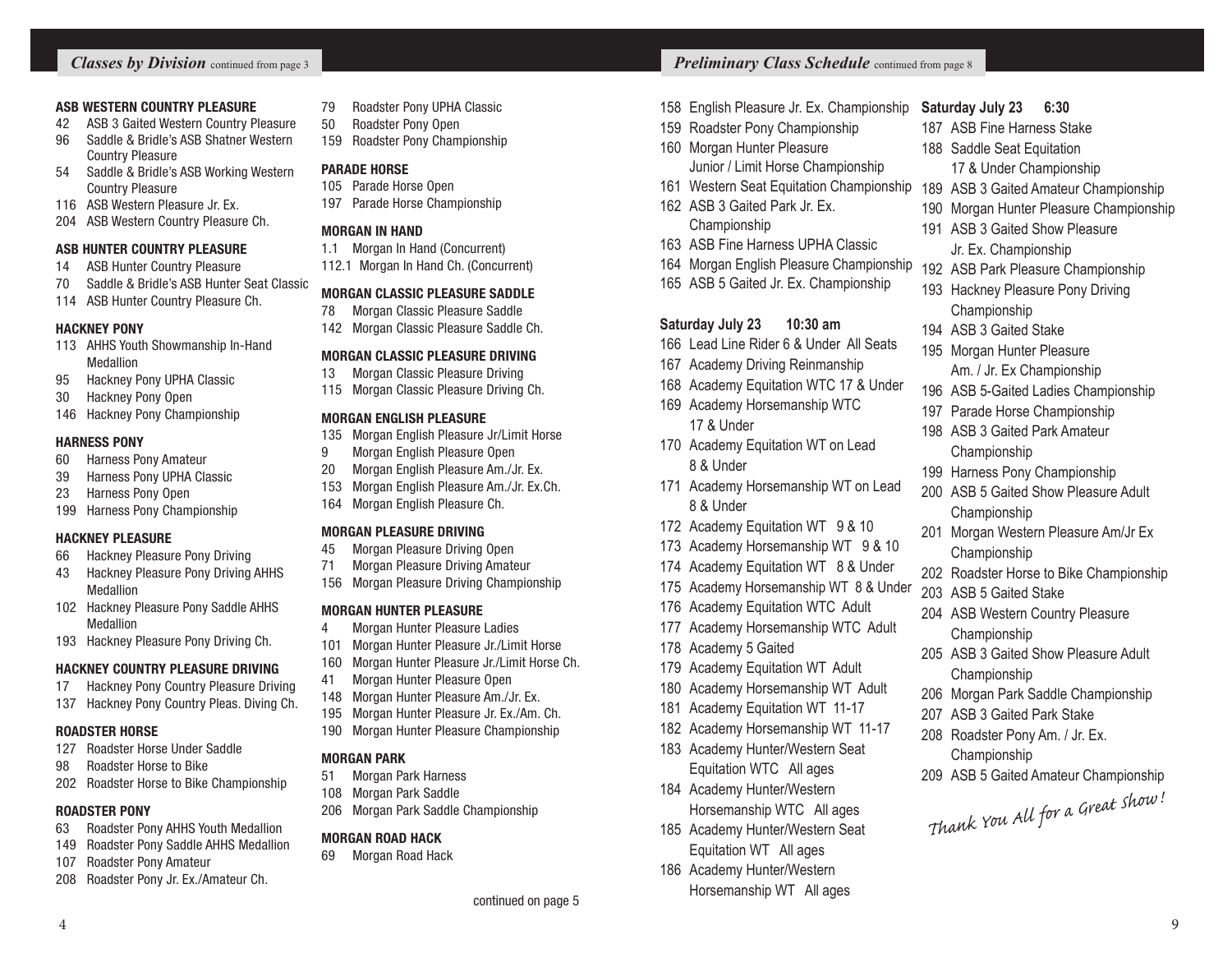# **Friday, July 22 10 am**

- 112 In Hand Open Saddle Type Championship (concurrent)
- 112.1 Morgan In Hand Championship (concurrent)
- 113 AHHS Youth Showmanship In-Hand Medallion
- 114 ASB Hunter Country Pleasure Championship
- 115 Morgan Classic Pleasure Driving Championship
- 116 ASB Western Pleasure Jr. Ex.
- 117 ASB Show Pleasure Walk / Trot 12 & Under (Concurrent)
- 117.1 Morgan English Pleasure Walk/Trot 12 & Under Stake (Concurrent)
- 118 Hunter Pleasure Amateur / Jr. Ex.
- 119 UPHA Challenge Cup 17 & Under
- 120 Morgan Western Pleasure Am. / Jr. Ex.
- 121 Pleasure Driving Open Championship
- 122 ASB 3 Gaited Country Pleas. Jr. Ex. Championship
- 123 Walk/Trot Western Seat Equitation 12 & Under Championship
- 124 ASB 3-Gaited Park UPHA Classic
- 125 AMHA Hunter Seat Medal
- 126 ASB 5 Gaited Country Pleasure **Championship**
- 127 Roadster Horse Under Saddle
- 128 Monarch Single Bit W/T Championship
- 129 Morgan Western Pleasure Championship
- 130 MHSA Open English Pleasure
- 131 MHSA Stock Seat Medallion
- 132 ASB 3 Gaited Country Pleasure Limit Rider Championship
- 133 Walk / Trot Hunter Seat Pleasure 12 & Under Championship
- 134 Monarch Elite Single Bit WT
- 135 Morgan English Pleasure Junior / Limit Horse
- 136 ASB 3 Gaited Show Pleasure Limit Rider / Horse Championship
- 137 Hackney Pony Country Pleasure Dr Championship
- 138 Walk / Trot Hunter Seat Equitation 12 & Under Championship
- 139 Western Pleasure Open Championship
- 140 ASB 3 Gaited UPHA Classic

# **Friday, July 23 6:30**

- 141 ASB Fine Harness 2 year old
- 142 Morgan Classic Pleasure Saddle Championship
- 143 ASB 5 Gaited Show Pleasure Jr. Ex. Championship
- 144 Walk / Trot Saddle Seat Equitation 12 & Under Championship
- 145 MHSA Junior Saddle Seat Medallion **Equitation**
- 146 Hackney Pony Championship
- 147 English Pleasure Open Championship
- 148 Morgan Hunter Pleasure Am / Jr. Ex.
- 149 Roadster Pony Saddle AHHS Medallion
- 150 Hunter Pleasure Championship
- 151 ASB 3 Gaited Jr. Ex. Championship
- 152 ASB Show Pleasure Driving Championship
- 153 Morgan English Pleasure Am. / Jr. Ex. Championship
- 154 Monarch 5-Gaited Single Bit
- Championship
- 155 English Pleasure Amateur Championship
- 156 Morgan Pleasure Driving Championship
- 157 ASB 3 Gaited Country Pleasure Adult Championship

8 a set of the set of the set of the set of the set of the set of the set of the set of the set of the set of the set of the set of the set of the set of the set of the set of the set of the set of the set of the set of th

# MORGAN WESTERN PLEASURE

- 87 Morgan Western Pleasure Ladies
- 82 Morgan Western Pleasure Jr./Limit Horse
- 64 Morgan Western Pleasure Open
- 120 Morgan Western Pleasure Am./Jr. Ex. 201 Morgan Western Pleasure Am./Jr Ex.
- Championship
- 129 Morgan Western Pleasure Championship

# ENGLISH PLEASURE – Open to all breeds

- 29 English Pleasure Amateur
- 155 English Pleasure Amateur Championship
- 74 English Pleasure Jr. Ex.
- 158 English Pleasure Jr. Ex. Champsionship
- 130 MHSA Open English Pleasure
- 3 English Pleasure Open
- 147 English Pleasure Open Championship

# HUNTER PLEASURE – Open to all breeds

- 118 Hunter Pleasure Am./Jr. Ex 91 Hunter Pleasure Open
- 150 Hunter Pleasure Championship

#### PLEASURE DRIVING – Open to all breeds

- 36 Pleasure Driving Open
- 121 Pleasure Driving Open Championship

#### WESTERN PLEASURE – Open to all breeds

- 72 Western Pleasure Open
- 139 Western Pleasure Open Championship
- 53 Trail Horse Open
- 110 Ranch Rail Pleasure
- 111 Ranch Riding (pattern)

# **EQUITATION**

- 2 Saddle Seat Equitation 13 & Under
- 35 Saddle Seat Equitation 14-17
- 188 Saddle Seat Equitation 17 & Under Ch.
- 103 Good Hands Saddle Seat Equitation
- 145 MHSA Jr. Saddle Seat Medallion Equitation
- 8 Saddle & Bridle's ASB Pleasure Equitation Medallion
- 119 UPHA Challenge Cup 17 & Under
- 93 UPHA Exceptional Challenge Cup
- 85 UPHA Adult Challenge Cup
- 57 AMHA Saddle Seat Medal
- 33 Hunter Seat Equitation
- 125 AMHA Hunter Seat Medal
- 131 MHSA Stock Seat Medallion
- 48 AMHA Western Seat Medal
- 80 Western Seat Equitation

(Concurrent)

12 & Under

12 & Under

12 & Under

12 & Under

MONARCH (OPEN BREED) 76 Monarch Single Bit W/T

37 Monarch Single Bit W/T/C

47 Monarch 5-Gaited Single Bit

56 Monarch Elite WTC Single Bit 134 Monarch Elite Single Bit WT

161 Western Seat Equitation Championship

117.1 Morgan English Pleasure Walk/Trot 12 & Under Stake (Concurrent) 58 Walk-Trot Hunter Seat Equitation

138 Walk/Trot Hunter Seat Equitation 12 & Under Championship 15 Walk/Trot Hunter Seat Pleasure

133 Walk/Trot Hunter Seat Pleasure 12 & Under Championship 25 Walk/Trot Saddleseat Equitation

144 Walk/Trot Saddle Seat Equitation 12 & Under Championship 32 Walk/Trot Saddleseat Pleasure 12 & Under

89 Walk/Trot Saddle Seat Pleasure 12 & Under Championship 7 Walk/Trot Western Pleasure 12 & Under

68 Walk-Trot Western Pleasure 12 & Under Championship 73 Walk/Trot Western Seat Equitation

123 Walk-Trot Western Seat Equitation 12 & Under Championship 27 UPHA Walk/Trot Challenge Cup 10 & Under

128 Monarch Single Bit W/T Championship

88 Monarch Single Bit W/T/C Championship

154 Monarch 5-Gaited Single Bit Championship

#### WAI K-TROT 117 ASB Show Pleasure Walk/Trot 12 & Under